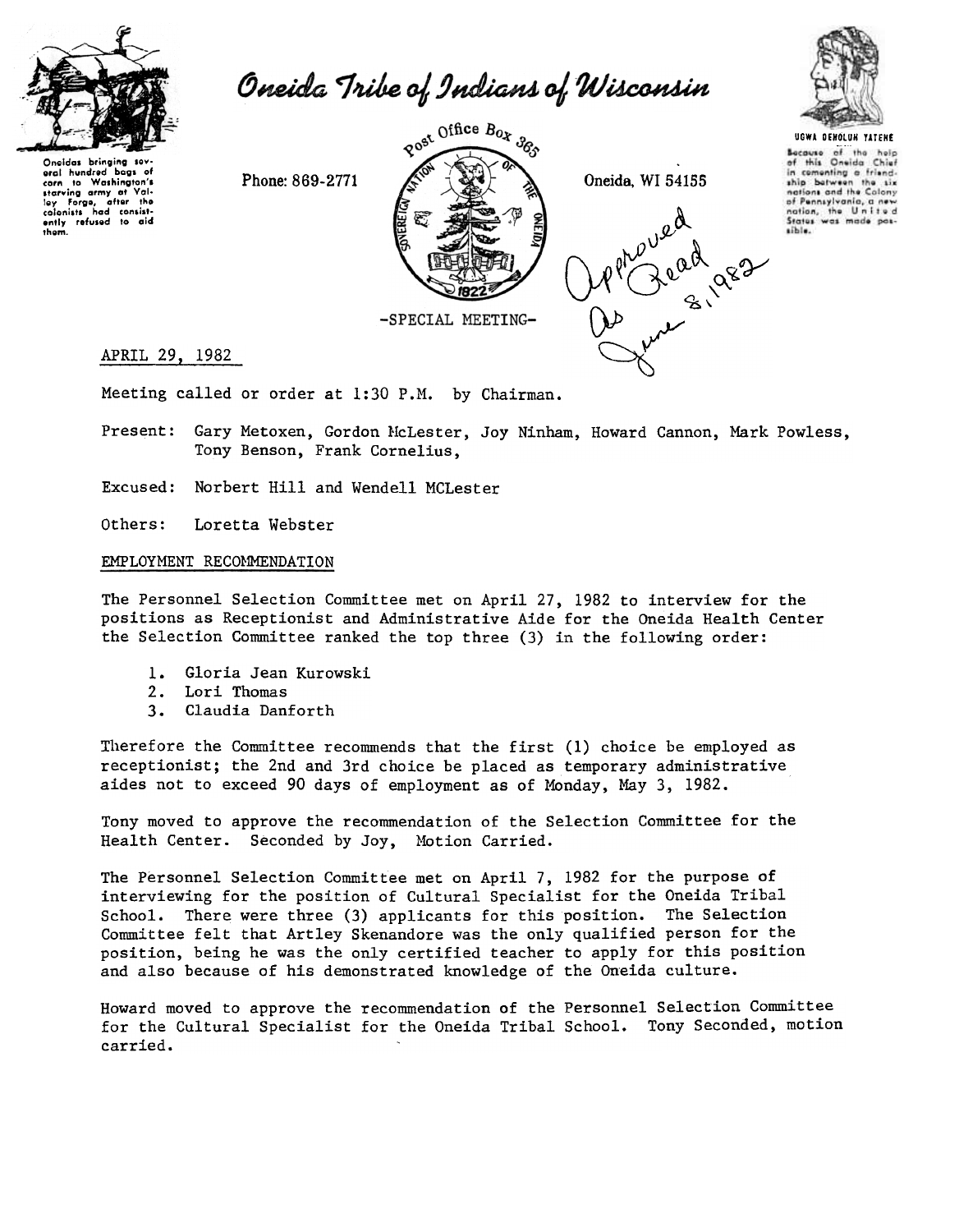Oneida Tribe Of Indians Of Wisconsin Special Meeting - April 29, 1982 Page 2

# RECREATION DEPARTMENT REPORT - Cliff Danfort

The Oneida Recreation Department has done much work on the parks the past year. Due to the fact that they were in such poor condition when we started. Repairs and maintenance was our major objective. We feel we are now at the point as to keep the park areas open to daily activities. Our projected plan for the summer of 1982 is:

| 1. |                                                                    | Program Director - Direct supervision over all parks and workers.   |  |
|----|--------------------------------------------------------------------|---------------------------------------------------------------------|--|
| 2. | Recreation Aid - Help in the supervision.                          |                                                                     |  |
|    | 3. Central Maintenance System - To do major repair and maintenance |                                                                     |  |
|    |                                                                    | on all parks.                                                       |  |
|    |                                                                    | 4. CETA Youth Workers- Assist in daily activities for the youth and |  |
|    |                                                                    | general maintenance.                                                |  |
| 5. | RNIP Worker                                                        | - General maintenance                                               |  |
| 6. | Reports                                                            | - Needed repairs on a daily basis                                   |  |
|    | 7. Activities                                                      | - Picnics, Baseball (Little League, Babe Ruth,                      |  |
|    |                                                                    | Legion), Softball (Mens and Womens), Bow and                        |  |
|    |                                                                    | Arrow Target Shooting, Swimming, Soccer, Pow-                       |  |
|    |                                                                    | Wow Track and Field, Boxing, and Golf, Etc.                         |  |

Loretta said she is working closely with Cliff and she feels things have begun to go smoother.

Recreation Aide: Loretta would like the Business Committee to approve of this position to be posted. There was more discussion on the whole Recreation Program. It was decided that no action would be taken at this time.

#### SHARED EMPLOYMENT PROGRAM

The purpose of the Shared Employment is to provide the Elderly Service Program with experienced resource personnel. Loretta will put Sue Daniel on as interm basis and post the position by the end of the week.

#### REFUSE PROGRAM

Bruce King gave this report on November 3, 1981:

"Based on data from similiar sized operations, I have developed perimeters in which we would have to operate in order to have a successful operation.

In order to sustain the equipment we have at our disposal, gross sales would have to be \$64,513 a year. Based on competitive prices, \$50/year, we would need 1290 residential clients. The Town of Oneida has 902 households. Realisticaly we could not expect to capture more than 75% of the market or 670. Even this figure is high. We would need to pick up over 600 other residents to operate successfully. Additional cost factors would not make it feasible for the Oneida Tribe to go after the clients needed. The primary restriction would be the distance the trucks would have to travel.

One possibility for continuing this operation would be to recycle the rubbish that is collected; I do not have information on how this could be done. If the Tribe considers this a high priority I could investigate the potential for recycling.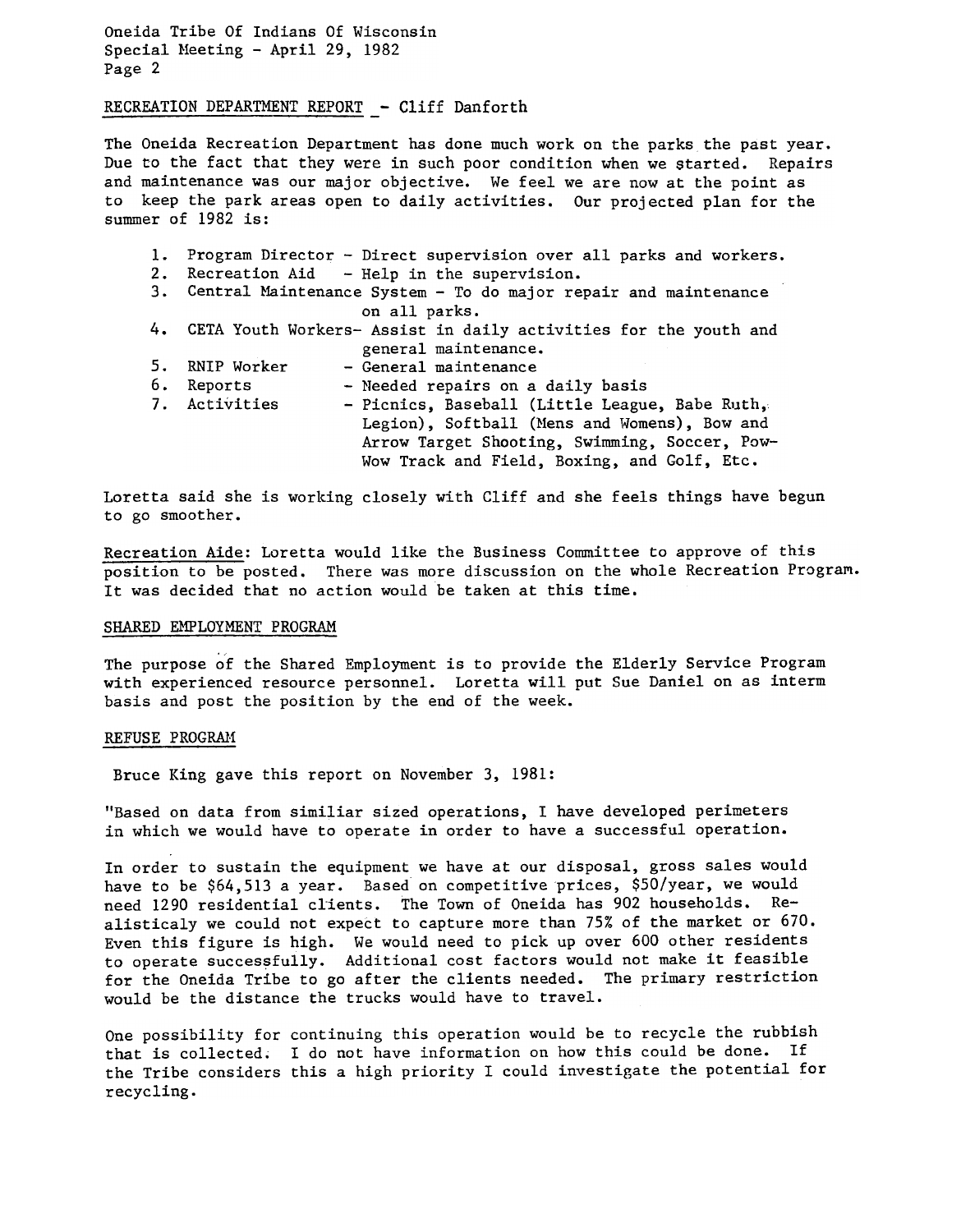Oneida Tribe Of Indians 'Of Wisconsin Special Meeting  $-$  April 29, 1982 Page 3

Based on my initial evaluation I would have to recommend (1) the Tribe abandon the Refuse Program or (2) the Tribe scale down the operation to a realistic size."

Bruce said conditions have not changed significantly since that report as seen by this report on the Refuse Program of April 26, 1982.

"If the Tribe does not wish to subsidize the program, then some drastic changes must take place. I believe we cannot operate this program profitably with all the present vehicles.

Also, we would need the responsibility of soliciting new clients and answering complaints assigned to someone. This person should be very active.

We have operated this service for four or five years and have built up a public image. I am not sure if it is a favorable one or not. The image we do have could have either a positive or negative effect on any changes we attempt to make.

It should also be noted, we cut service to a number of people, and our ability to get their business back may be restricted. A business plan needs to be developed, if we are to continue the Refuse Program."

Bruce said the Business Plan will take a lot of time. There also is a question if the Refuse Program is a service or an enterprize. Loretta will bring a detailed report on the Refuse Program and bring the report back around May 15th.

ONEIDA ONE STOP AGENDA - May 1st, Saturday

- 9:00 A.M. Welcome by Gary Metoxen, Chairman: Introduction, Recognition Prayer by Sherman Thomas
- 9:15 A.M. Dedication and Ribbon Cutting
- 9:20 A.M. Oneida One-Stop Hats given to Gary Metoxen, Chairman, Tom Kloiber, Kloiber & Hoffman Architects, John "Butch" Ban Boxtel, Schaumann Lumber, Sherman Thomas, Manager.
- 10:00 P.M. Grand Opening Closing

Drawings were held at 9:30 A.M., 11:30 A.M., 2:00 P.M. and 5:00 P.M.

Special thanks was given to Bruce A. King, Industrial Developer, Oneida Tribe; Carl Rasmussen, Tribal Planner, Oneida Tribe; and the Oneida One-Stop Staff, who have worked very long hours to meet the Grand Opening date:

| Sherman Thomas, Manager | Paul Ninham               |
|-------------------------|---------------------------|
| Donald Denny            | Lee "Skipper" McLester IV |
| Al Reed                 | Uyma Thomas               |
| Jackie Danforth         |                           |

The Architect was Tom Kloiber, Kloiber and Hoffman Architect; Contractor, Schaumann Lumber Company.

### ADMINISTRATION RECOMMENDATION OF KATHY HUGHES

Loretta said she talked to just about all of the Business Committee members. Joy asked if Kathy Hughes was receptive to this, Loretta said she was. Gary asked what happens to that position of Assistant Controller. Loretta said Dick would not be replacing the position of Assistant Controller because of the size of the accounting office. There is not a need for one at the present time.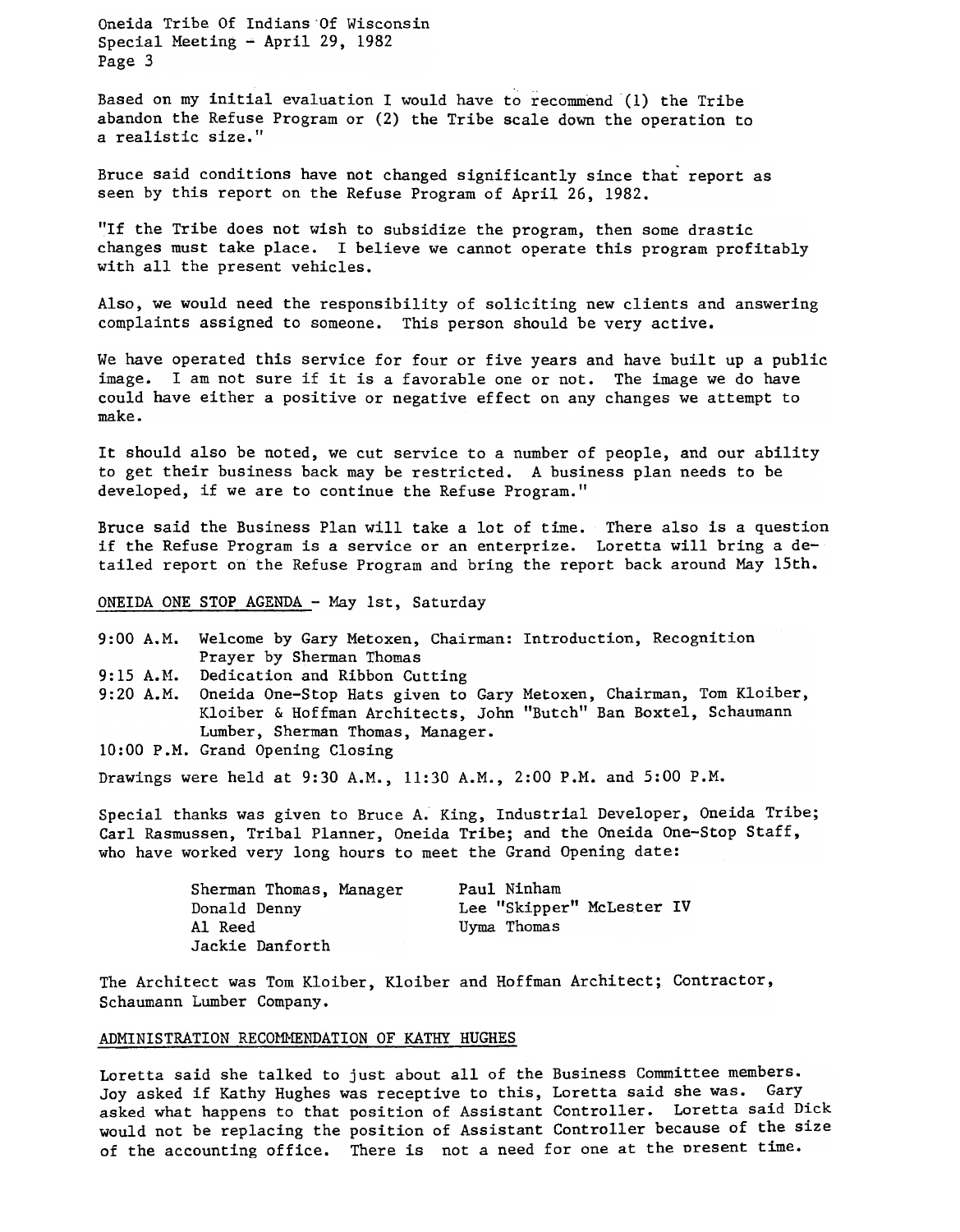Oneida Tribe Of Indians of Wisconsin Special Meeting - April 29, 1982 Page 4

It it looks later on the accounting office is getting behind he would open up an accounts technician position. Frank asked if Kathy left and Dick decides he also would be leaving would there be anyone that has the over all knowledge like Kathy has. Loretta said Kathy could handle the job of Controller until we hired a new Controller. Loretta feels she 'could move back to do the job with no problem. The question was asked if Loretta would have a problem with the salaries. She is going through a six months evaluation period and the salaries remain the same during this time, so there is no problem. There is a job description for the Assistant Tribal Administrator. Loretta will get a report on the re-assignments in the accounting office after Kathy is transferred to see how her job has been divided up.

Howard made a motion that we accept the Tribal Administrator recommendation in regard to Kathy Hughes becoming the Assistant Tribal Administrator, subject to doing a Job Description for that position. Joy Seconded. Frank Opposed. Motion carried.

4: 30 P.M. Wendell returned from Madison.

## $EDUCATION - Don White$

Don has an Indirect Cost Proposal that he requested to submit. It went through the Finance & Appropriation Committee on Monday and was approved. The amount is \$67,657.00. The School Administrator, the Administrative Assistant and the Secretary and Administrative travel. What he is trying to do is get money from an administrative line item that he has never been able to get money from before. The Business Committee has to give him approval to write for Indirect Cost. Don White feels he can write this Indirect Cost Proposal and the Tribe can also write our Indirect Cost Proposal and include the Tribai School in our indirect cost base. The Finance & Appropriations Committee approved it as long as it does not interfere with the Tribe's Indirect Cost Proposal. If Don White can get the extra money he would free up other money for his basic service budget.

Howard moved to approve also, that is the indirect cost of the Tribal School affects the Tribe's Indirect Cost, that the Proposal would be removed. Mark Seconded. Motion Carried.

#### ENTERPRISES OVERTIME RECOMMENDATION

Selected Enterprises cany pay for overtime in cases of emergency with managers approval. Managers will be expected to explain any overtime to the Business Committee.

Mark moved to approve. Howard Seconded. Motion Carried.

Procedure change will be added to the Oneida Tribal Management System.

Wendell gave an update on the Tax Rider. He just returned from Madison and was there when the Governor vetoed the Tax Rider. He stated the Governor said this will give the Indian Tribe's time to continue with the negotiating process, There does not seem to be as much concern with some of the other Tribes over this Tax Rider. If all the Tribes would work together on sustaining that veto we would have a better chance. The Oneida Tribe will continue to keep working to educate the legislators about the cigarette operation in Oneida and the benefit it has on our Reservation. The next date the Tribe has to work toward is May 26, 1982 when the veto goes before the Senate in Madison. Every effort will be made to keep sending information to the Senators and also send people to Madison during that time.